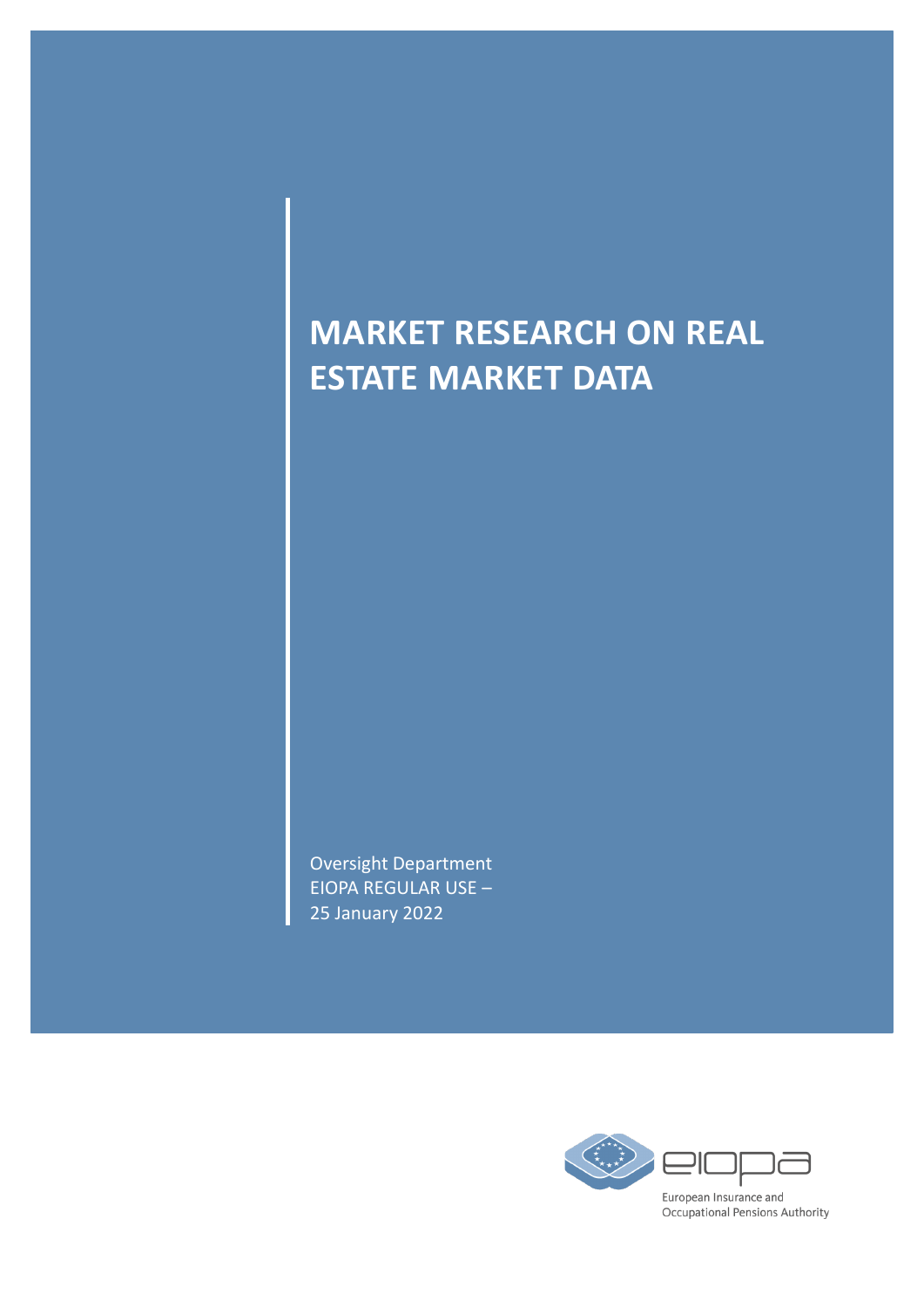The aim of this survey is to collect information about tool solutions in the market for providing, extracting and analysing real estate market data.

1. Name of the corporation responding to this market research

- 2. Which economies are tracked and how long is the available time series for each economy? Is it possible to cover all large and middle-sized EEA economies and go back at least 15 years for each economy?
- 3. How often is market data updated and by when can new data be expected every year?
- 4. Which of these components are available? (i) aggregate index per available European country, (ii) sector by age e.g. (residential 1980- 1989 etc.), (iii) various segments e.g. (residential, retail, office, industrial etc.), (iv) major cities per available European country (e.g. Frankfurt, Paris, Milan etc.), (v) sector by size (e.g. office 2500 m<sup>2</sup> – 5000 m<sup>2</sup>), (vi) breakdown of specific city areas (e.g. specific areas in Berlin), (vii) information on how the index was compiled which means the number and type of properties considered for the calculation of the index price, (viii) the aggregate value of the properties included in each index, (ix) breakdown of capital and rent in total return indices
- 5. Which performance indicators on the capital growth side and on the income side are available?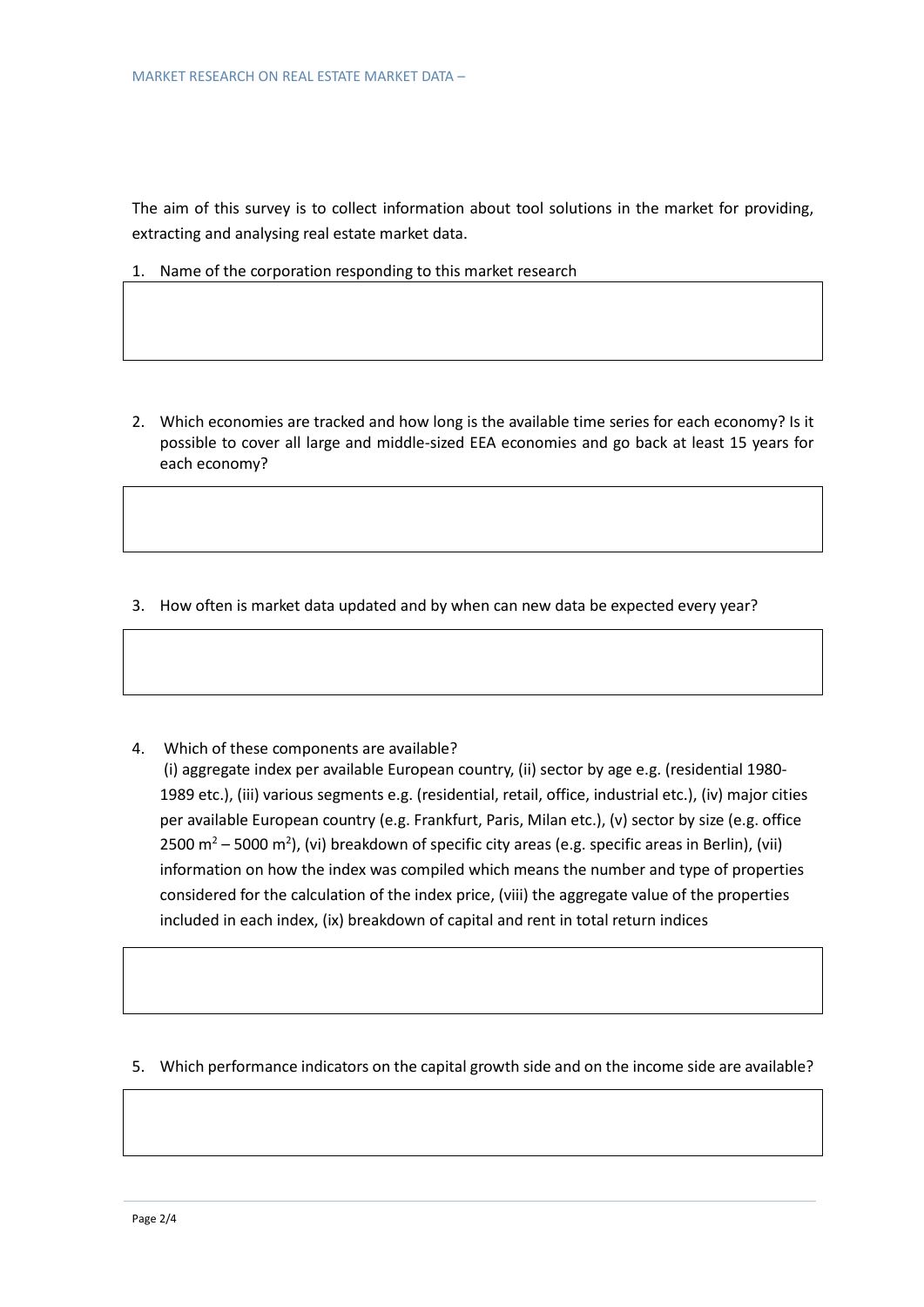- 6. Is it possible to export to Microsoft Excel data by the software tool providing market data?
- 7. Is it possible by the software tool providing the market data to do basic data analysis?
- 8. Can the 25<sup>th</sup>, 50<sup>th</sup> and 75<sup>th</sup> percentile be provided?